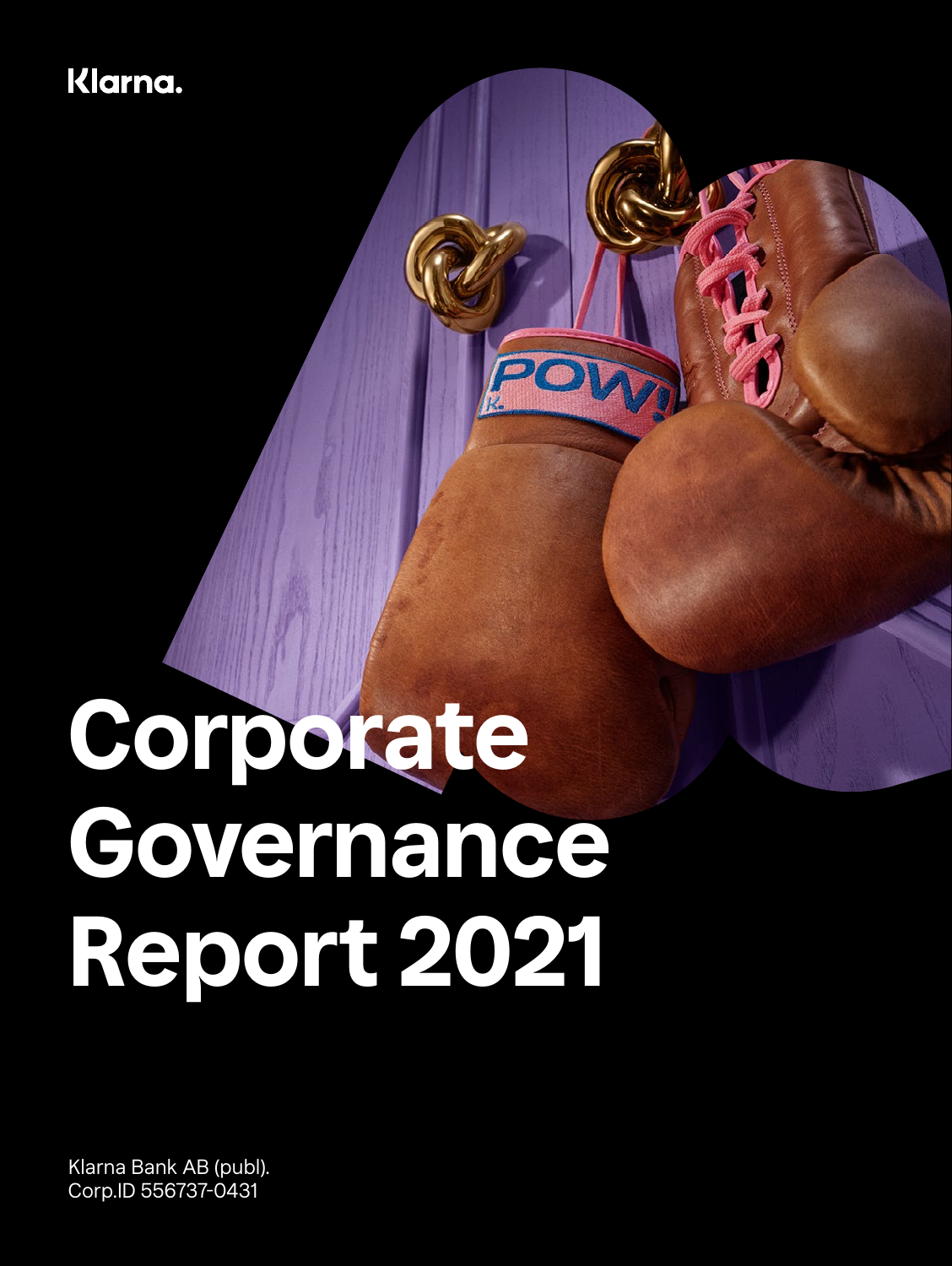# **Table of Contents**

| <b>About Klarna</b>                                                 | 3  |
|---------------------------------------------------------------------|----|
| About the Corporate Governance Report                               | 3  |
| Governance                                                          | 4  |
| Corporate Governance Structure                                      | 4  |
| Framework for corporate governance                                  | 4  |
| Klarna's organization                                               | 5  |
| General meeting                                                     | 5  |
| Voting rights                                                       | 5  |
| Articles of Association                                             | 5  |
| Klarna's qualified shareholders                                     | 6  |
| Mandate to repurchase and convey own shares                         | 6  |
| <b>The Board</b>                                                    | 7  |
| <b>Board members</b>                                                | 7  |
| The Chairman                                                        | 8  |
| The reputation, experience and assignments of the Board and the CEO | 8  |
| <b>Board committees</b>                                             | 9  |
| Meetings and attendance                                             | 10 |
| Risk management, risk reporting and control functions               | 12 |
| Internal Control of Financial Reporting                             | 14 |
| <b>Risk Control</b>                                                 | 14 |
| Compliance                                                          | 14 |
| <b>Engineering Assurance</b>                                        | 15 |
| <b>Internal Audit</b>                                               | 15 |
| <b>External Audit</b>                                               | 15 |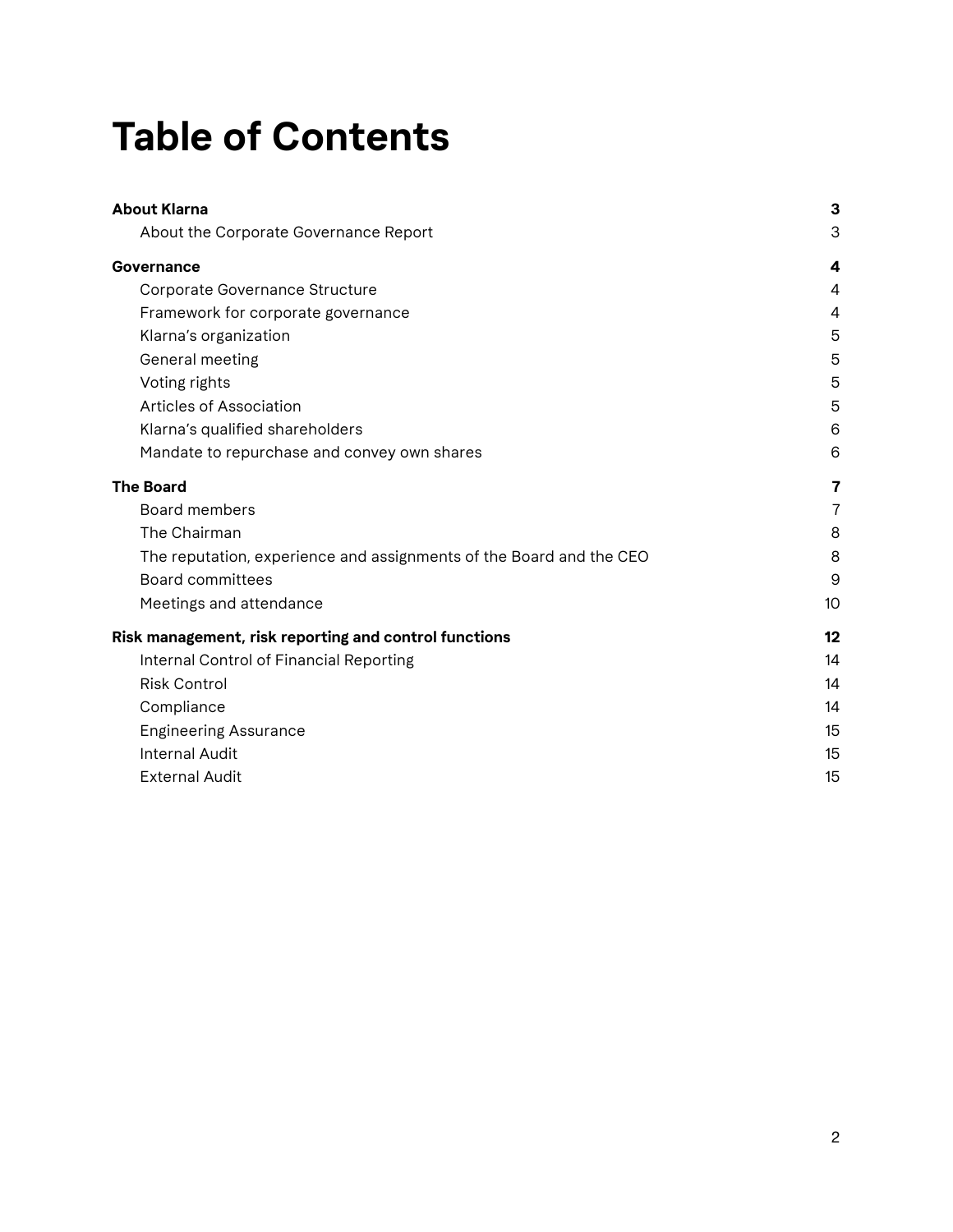# **About Klarna**

Klarna Bank AB (corporate registration no. 556737-0431) ("Klarna") is a Swedish public limited liability company licensed to carry out banking activities under the supervision of the Swedish Financial Supervisory Authority (SFSA). Klarna is categorized by the SFSA as a category 2 institution and is thus subject to more frequent and granular supervision. $^{\rm 1}$ 

Klarna provides its financial services in other EEA countries through passporting its license in accordance with EU directive 2013/36/EU and by establishing local branches. Klarna also offers its financial services outside the EEA through the establishment of local subsidiaries.

# **About the Corporate Governance Report**

Klarna has produced this Corporate Governance Report according to the Swedish Annual Accounts Act (SFS 1995:1554) and has decided to produce a report which is separated from the Annual Report.

Since Klarna's shares are not admitted to trading on a regulated market there is no obligation to comply with the Swedish Corporate Governance Code.

This Corporate Governance Report also includes a section containing the Board's description of internal control and risk management regarding financial reporting.

<sup>1</sup> The categorization aims to reflect Klarna's systematic importance and is based on its size, complexity and scope of activities.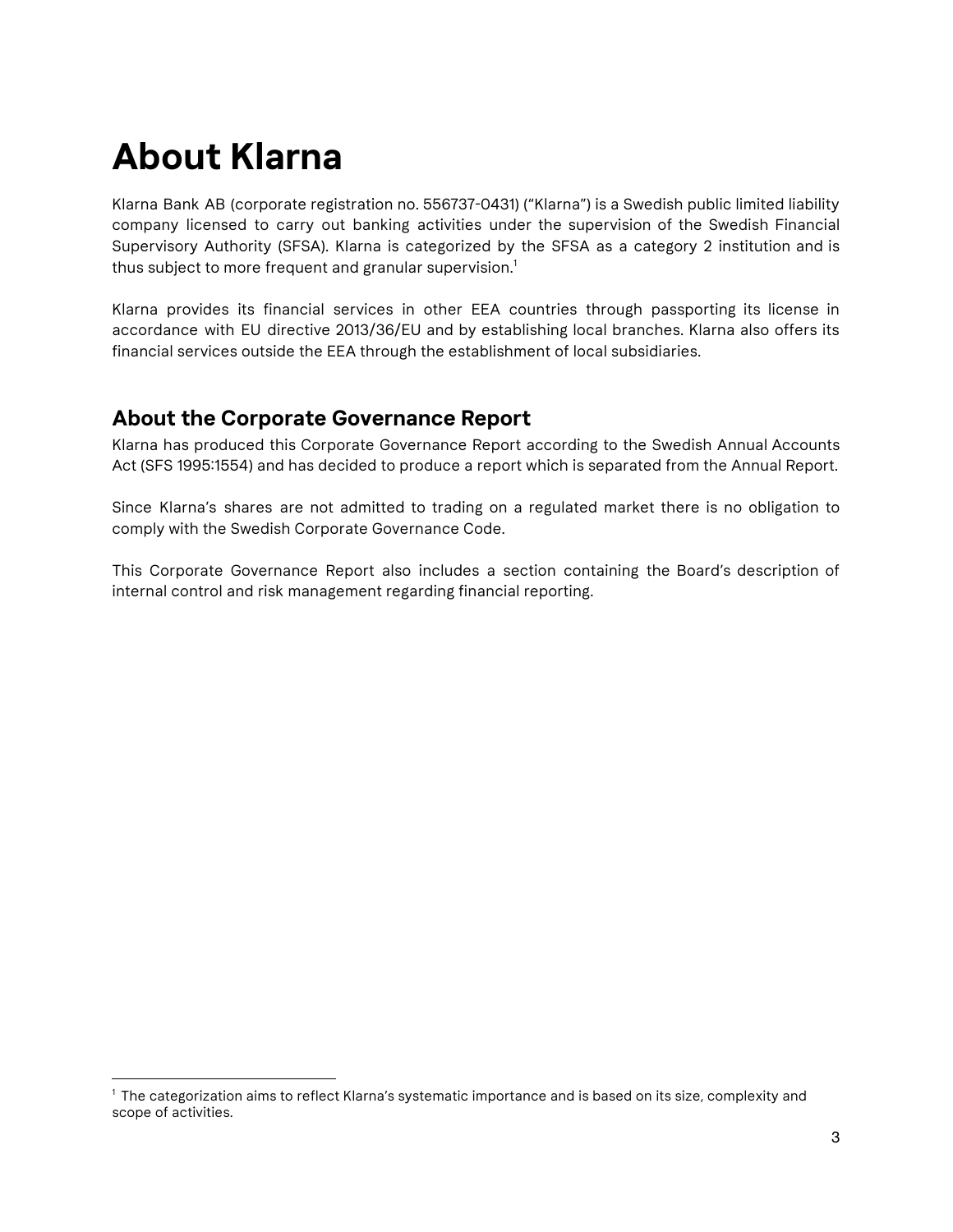# **Governance**

Good corporate governance means ensuring that companies are run sustainably, responsibly and as efficiently as possible. Maintaining the confidence and trust of all our stakeholders is vitally important for Klarna. This chapter describes the key dimensions of Klarna's corporate governance framework as well as the roles and responsibilities of the various corporate bodies.

# **Corporate Governance Structure**

The corporate governance structure distributes rights and responsibilities between the shareholders, the Board and the CEO according to applicable laws, rules and processes. Well defined reporting lines and distribution of distinct responsibilities are essential. High ethical and professional standards and a sound risk culture is vital. The image below provides a summary of how governance and control are organized at Klarna.



## **Framework for corporate governance**

In addition to general laws, rules and industry practices, Klarna also needs to comply with the detailed regulations specific to banks and payment service providers. These are, inter alia, the Swedish Banking and Financing Business Act (SFS 2004:297) and rules and recommendations issued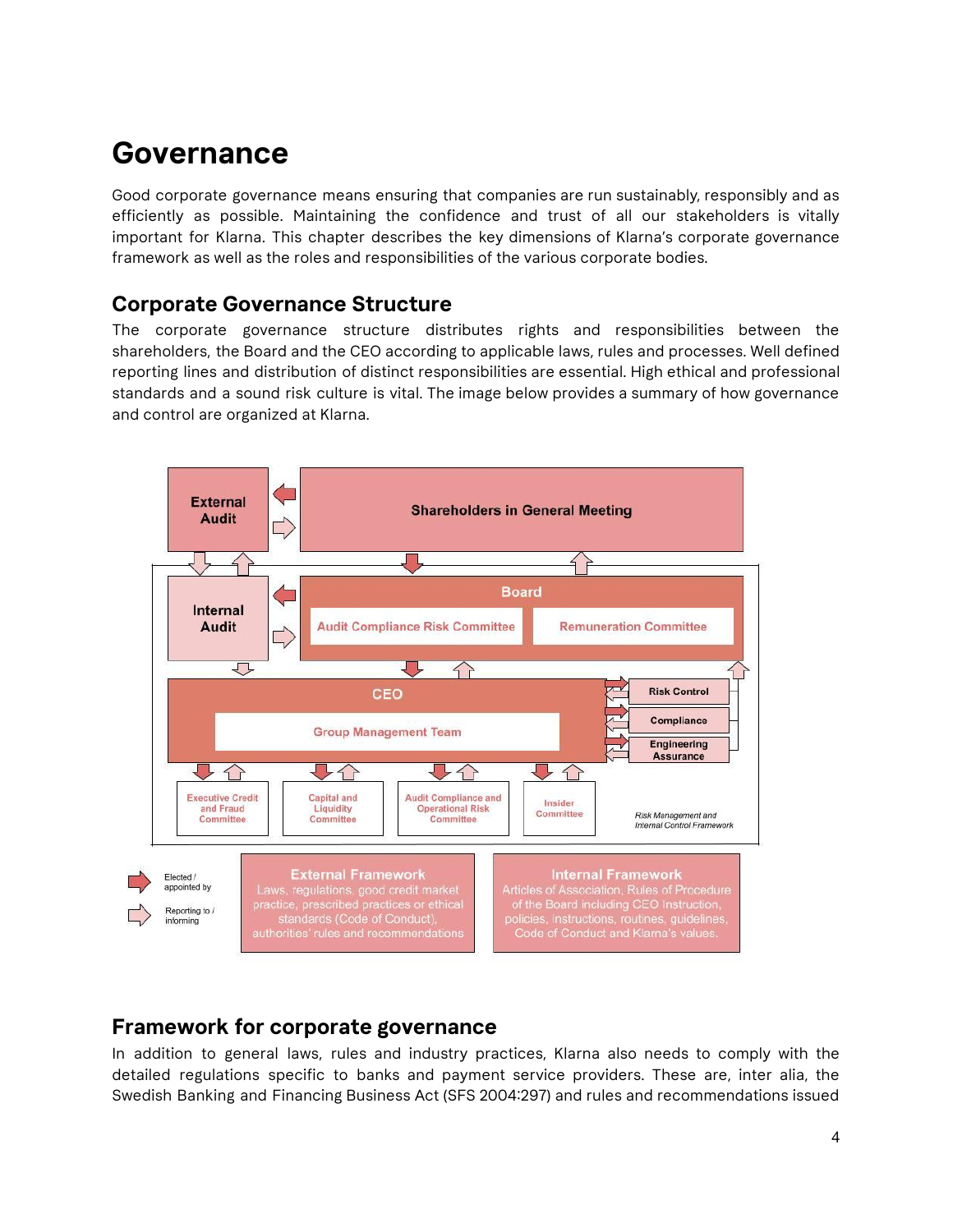by the SFSA with regard to, among other things, capital and liquidity requirements as well as rules on internal governance and control. As Klarna has corporate bonds listed at Nasdaq Stockholm, Klarna also complies with the Rule Book for Issuers of Fixed Income Instruments.

In order to ensure compliance with external regulations Klarna has developed an internal framework which among other things incorporates the external requirements on corporate governance. The internal framework includes, among other things, the Articles of Association, which have been adopted by the Shareholders in the General Meeting. Policies and instructions that have been drawn up to define the division of responsibility within the Klarna are important tools for the Board and the CEO in their governing and controlling roles. Of special importance are the Rules of Procedure for the Board also addressing how to handle conflicts of interest for Board members, the Instructions for the CEO, the Risk Policy, the Credit Policy, the Conflicts of Interest Policy, the Code of Business Conduct, the Anti-Money Laundering and Counter Terrorist Financing Policy, the Remuneration Policy and the Policy for Suitability, Training and Diversity of the Board, Management and Key Function Holders.

# **Klarna's organization**

Klarna's organization is divided into domains, which are constructed to own a subset of the overall offering Klarna provides to its customers. All domains are led by a domain lead who reports to a CXO. Each CXO reports to the CEO and the CEO reports to the Board. There are also four independent control functions outside of the domains: Risk Control, Compliance, Engineering Assurance and Internal Audit. Risk Control, Compliance and Engineering Assurance are all directly subordinated to the CEO and also provide reports to the Board. Internal Audit, which reports directly to the Board, has been outsourced to an external party.

# **General meeting**

The General Meeting is Klarna's highest decision-making body, at which shareholders exercise their voting rights. At the General Meeting, decisions are taken regarding matters such as the annual report, the income statement and balance sheet, dividend, election of the Board of Directors and auditors, and remuneration for Board members and auditors.

# **Voting rights**

All shareholders, registered in the Shareholders' Register and having notified their attendance properly, have the right to participate in the General Meeting and to vote for the full number of their respective shares.

# **Articles of Association**

The articles of association are the overall set of rules for the company which are decided by the shareholders at the General Meeting. The Swedish Companies Act sets certain minimum demands on what information they should contain. The Articles of Association are available at the Swedish Companies Registration Office. Amendments to the Articles of Association are resolved by the General Meeting pursuant to Swedish law and are subject to the approval of the Swedish Financial Supervisory Authority.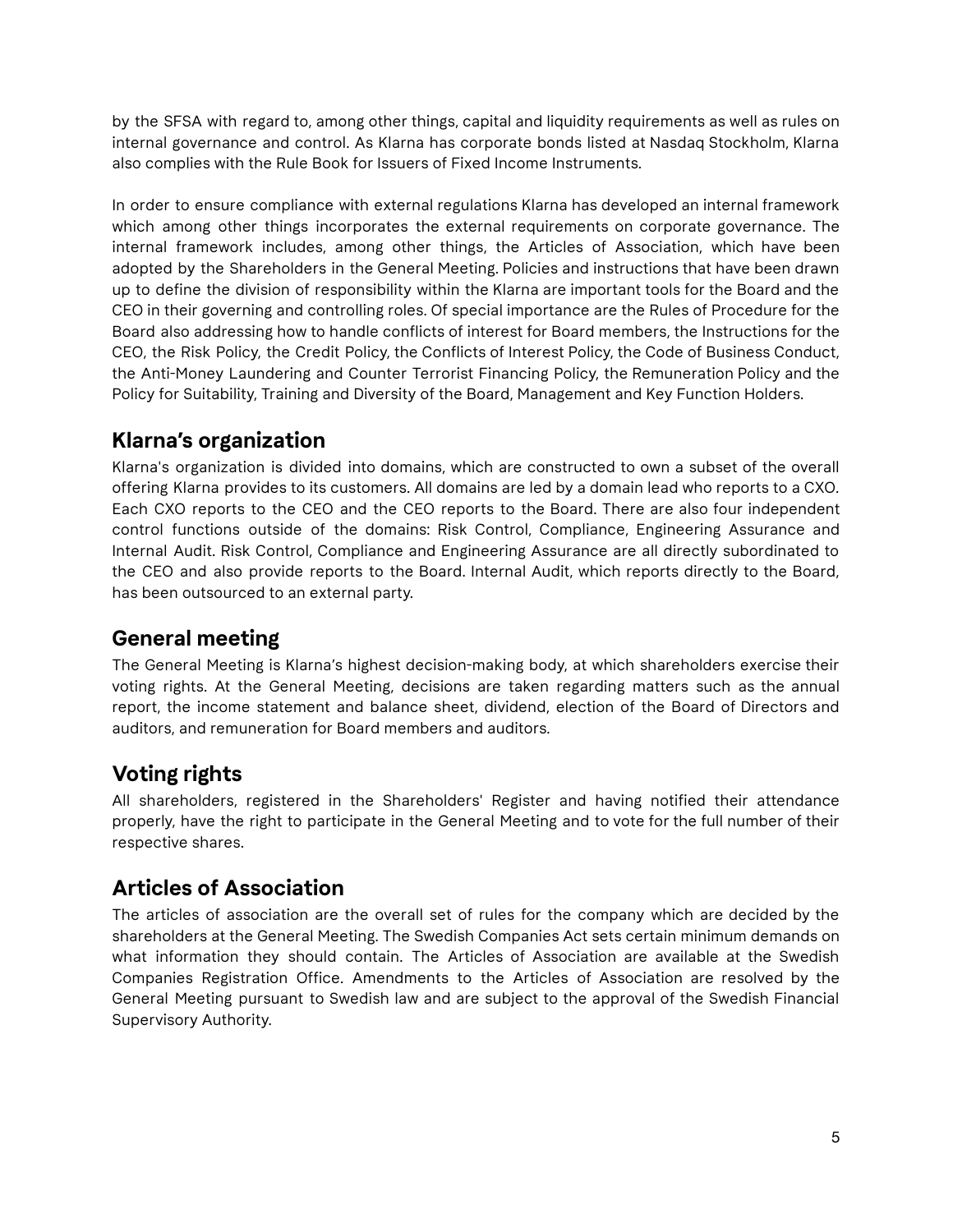# **Klarna's qualified shareholders**

Shareholders with a direct or indirect holding of 10% or more in Klarna are presented in the table below.

| Name of shareholder              | Percentage of votes and share capital<br>(rounded) |
|----------------------------------|----------------------------------------------------|
| Funds advised by Sequoia Capital | 23%                                                |
| Brightfolk A/S                   | 10%                                                |

# **Mandate to repurchase and convey own shares**

The annual general meeting 2021 neither decided on authorisation to acquire nor convey own shares in Klarna. Consequently, the Board of Directors did not have such authorisations in 2021.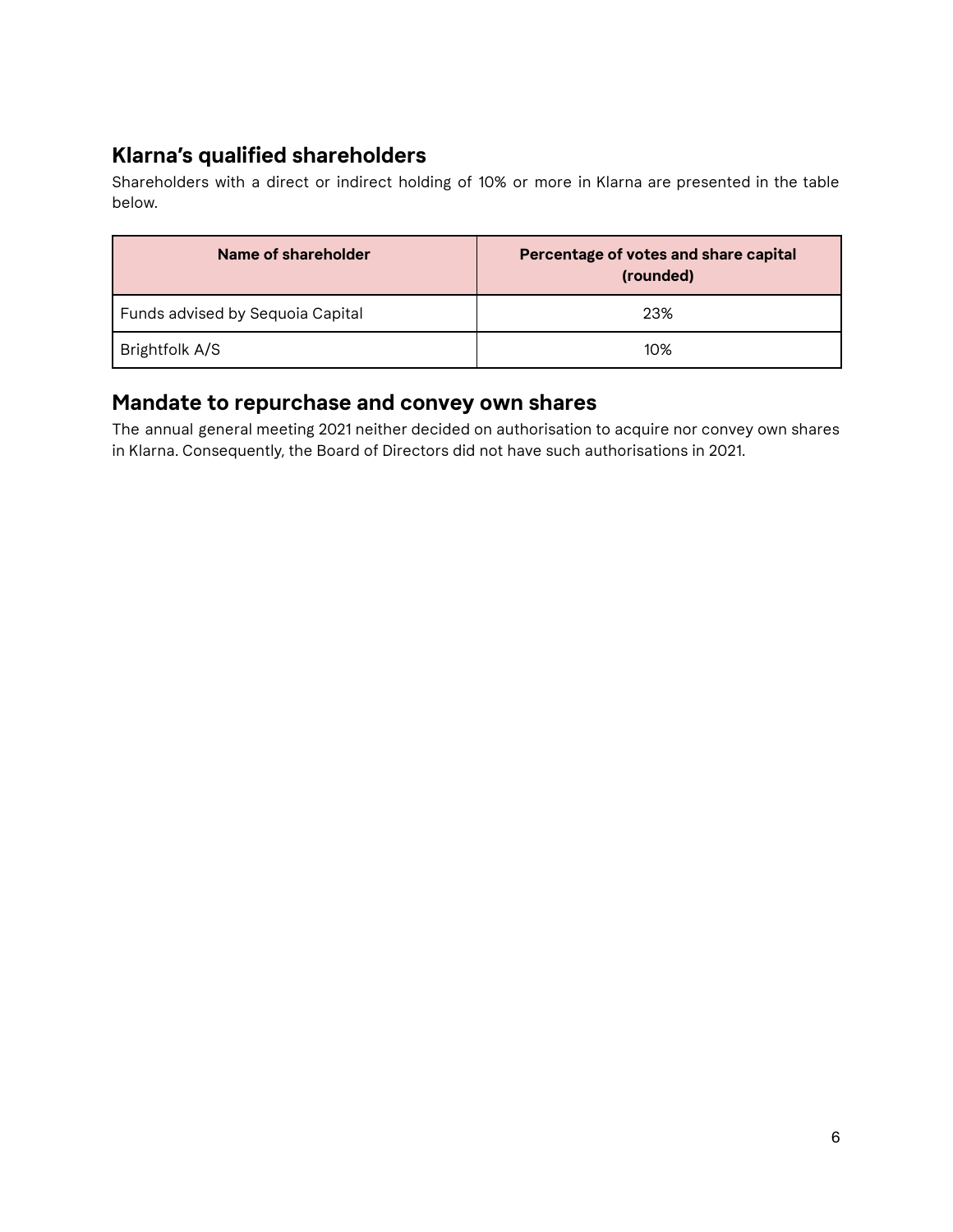# **The Board**

The Board is the highest decision-making body in Klarna's structure for management and control. The Board is responsible for the company's strategy, organization and for the management of the company's operations. The Board also holds the ultimate responsibility for ensuring that Klarna's corporate governance arrangements are adequate and feasible, and that they have been sufficiently implemented throughout the organization. The Board members are elected by the shareholders at the annual general meeting (AGM) for a one-year term of office extending through the next AGM. The external framework does not require Klarna to have a nomination committee. The Board has not adopted a recruitment policy, and in practice Board members are proposed and appointed by the shareholders holding a majority of the votes as well as the capital of the company. The Board has adopted Rules of Procedure that regulate the Board's role and ways of working as well as special instructions for the Board's committees. The Board has overall responsibility for the activities carried out within Klarna and has the following duties, among others:

- deciding on the nature, direction and strategy of the business as well as the framework and objectives of the activities,
- regularly following up and evaluating the operations in relation to the objectives and guidelines established by the Board,
- ensuring that the business is organized in such a way that the accounting, treasury management and financial conditions in all other respects are controlled in a satisfactory manner and that the risks inherent in the business are identified, defined, measured, monitored and controlled in accordance with external and internal framework, including the Articles of Association,
- deciding on major acquisitions and divestments as well as other major investments,
- selecting, monitoring and planning the succession of the Board members,
- appointment or dismissal of the CEO, the Chief Risk Officer, the Chief Compliance Officer and the Chief Information Security Officer,
- deciding on appointment and dismissal of Internal Auditor (outsourcing partner and/or individual)
- deciding on remuneration to the CEO, members of the CXO-team as well as to the heads of the control functions Risk Control and Compliance.

## **Board members**

The Board consists of the following members elected by the Annual General Meeting 2021.

- Michael Moritz, Chair of the Board
- Sebastian Siemiatkowski, CEO
- Sarah Smith
- Mikael Walther
- Lise Kaae
- Omid Kordestani
- Roger W. Ferguson Jr.

The Board member Roger W. Ferguson Jr. was elected on May 20, 2021.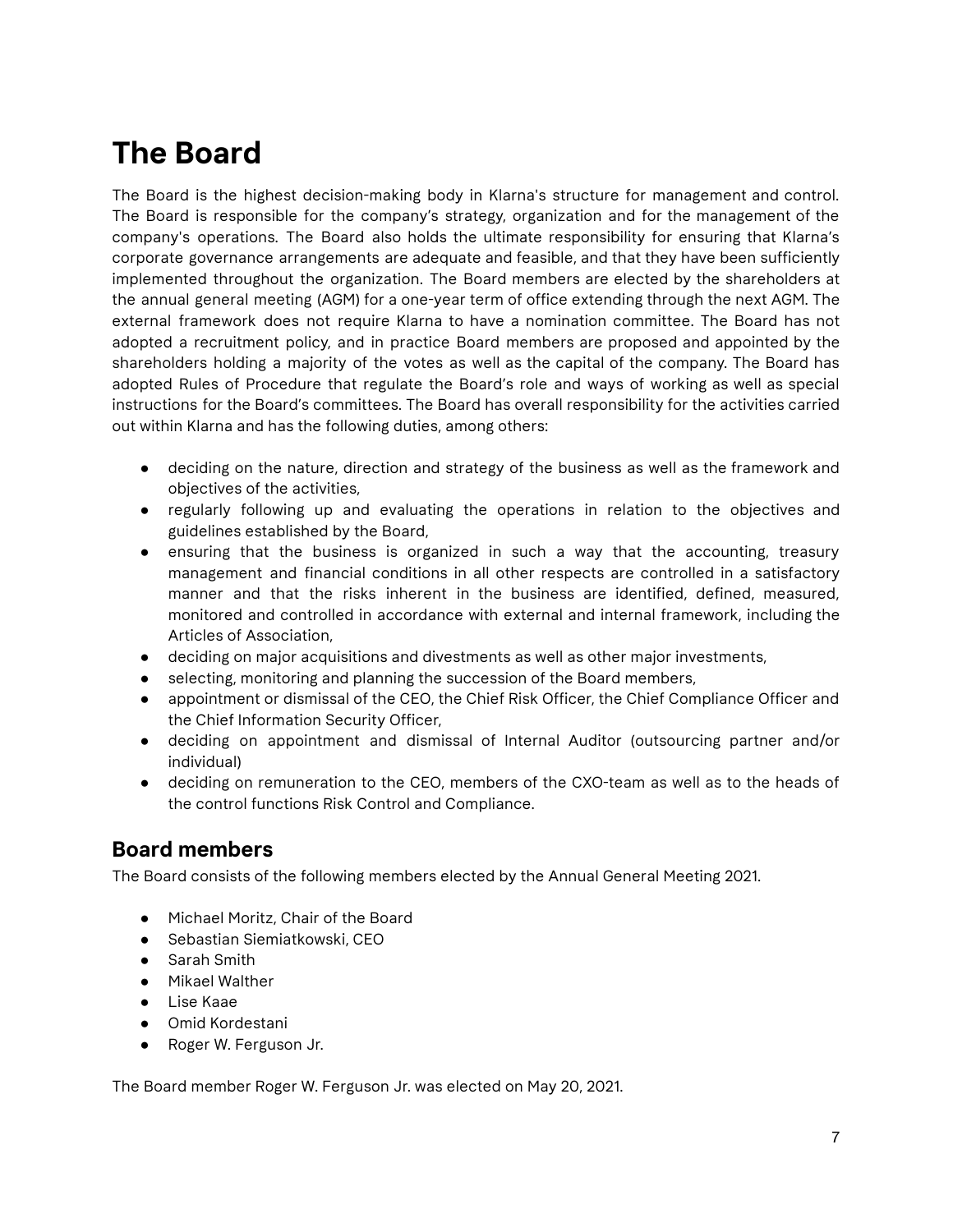Further information regarding the Board members including their background and experience can be found on our website [www.klarna.com/international/corporate-governance/the-board/](http://www.klarna.com/international/corporate-governance/the-board/)

The composition of the Board and its committees in 2021 as well as the number of meetings held and the attendance is shown in the table found below under the heading Meetings and attendance.

# **The Chairman**

The Chairman of the Board organizes and leads the work of the Board. According to the Rules of Procedure, the Chairman shall through contact with the CEO follow Klarna's development, ensure that the CEO provides the Board members with the information necessary to be able to assess Klarna's current position, financial plans and future development, and deliberate with the CEO on strategic issues.

Klarna's CEO is also a Board member and participates thereby in all board meetings, except on matters in which the CEO has an interest that may be in conflict with the interests of Klarna, such as when the CEO's work is evaluated. Other members of the CXO-team participate whenever required for purposes of informing the Board or upon request by the Board or the CEO.

# **The reputation, experience and assignments of the Board and the CEO**

The Board members have many years of professional experience from various capacities which are all of relevance for Klarna. The Board comprises solid knowledge and experience e.g. within banking and finance, e-commerce, IT- and technology business, payment cards, capital procurement, risk control, accounting, international sales activities, small and medium sized business, venture capital, entrepreneurship and leadership. The Board composition also meets the need for knowledge and insight regarding the conditions and prerequisites for business in the various geographic markets where Klarna operates. A detailed presentation of the Board members' background and other assignments are found on [www.klarna.com/international/corporate-governance/the-board/](https://www.klarna.com/international/corporate-governance/the-board/)

#### **Suitability assessment**

In order to ensure that the Board, the Board members and the CEO meet the requirements for sufficient knowledge, insight, experience and suitability, Klarna has established a policy for suitability assessment and diversity. The suitability is assessed according to criteria for the person's experience and reputation. The ability of each of the Board members to dedicate the commitment, diligence and time required is also evaluated. The Chief Operating Officer is responsible for the assessment. When a new Board member or a new CEO assumes their duties, they are also externally assessed by the SFSA.

The CEO's performance and knowledge, insight, experience and suitability is evaluated in the corresponding way. According to the Rules of Procedure of the Board, the Board shall ensure that the CEO fulfills his duties. The Board is responsible for appointing and retains the authority to dismiss the CEO of Klarna.

#### **Diversity**

The Suitability, Training and Diversity Policy also serves to promote diversity of the Board. According to the policy all board assignments in Klarna are based on merit with the prime consideration being to maintain and enhance the Board's overall effectiveness. Within this, a broad set of qualities and competences is sought for and it is recognised that diversity, including age, gender, geographical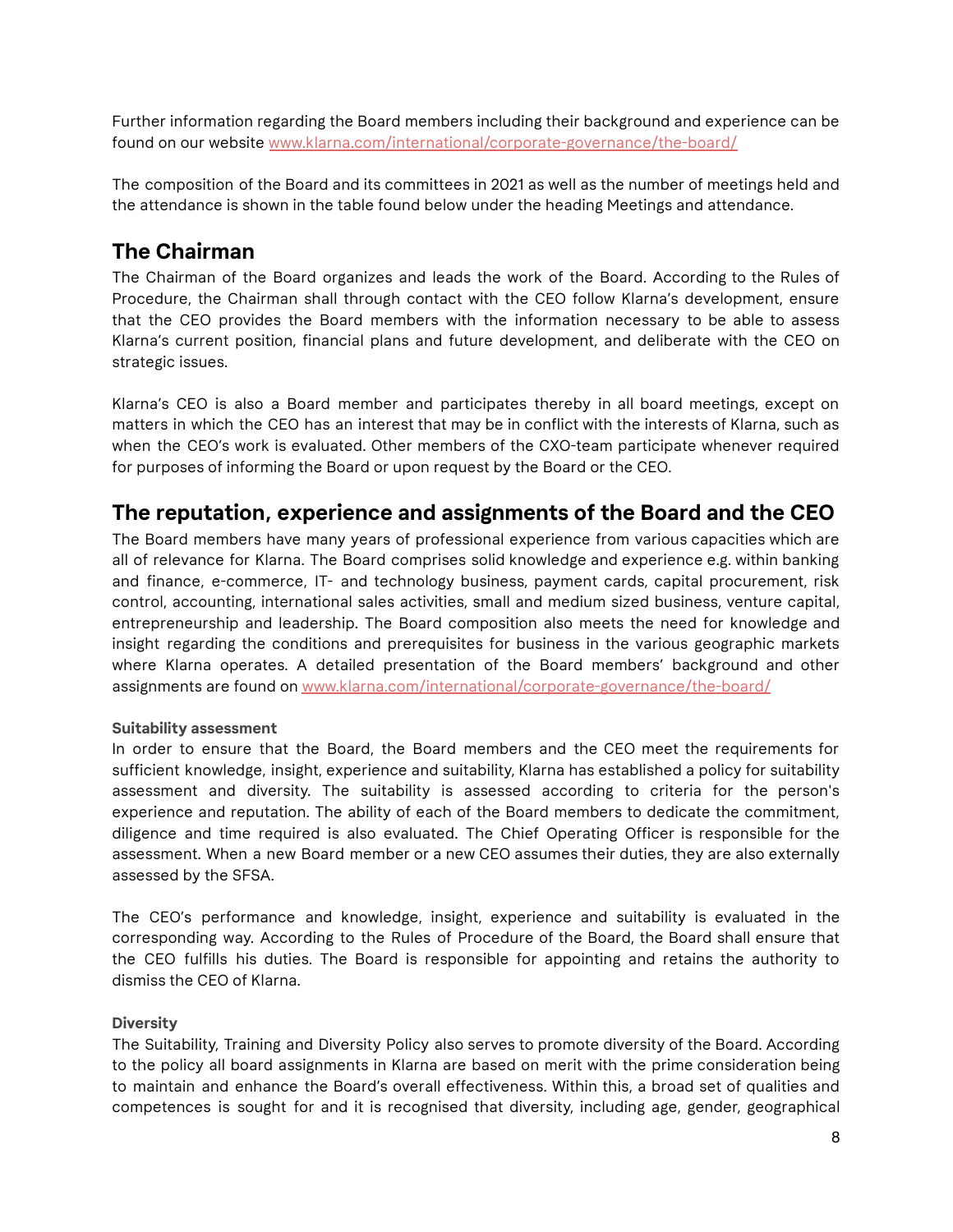provenance and educational and professional background, is a factor to take into consideration. The ambition is to ensure diversity and that the Board members complement each other to cover expertise that is vital for Klarna. It is Klarna's assessment that these objectives and targets have been achieved.

#### **Number of assignments**

There are regulatory limitations on the number of directorships a Board member of a bank may hold. As Klarna is not a significant institution a general assessment of reasonableness of the numbers of positions held by the Board members and the CEO shall be made, taking into consideration the circumstances in the individual cases as well as the nature, scale and complexity of Klarna's business activities. Klarna has concluded that all Board members' assignments are compliant with the regulatory requirements. A detailed presentation of the members' background and other assignments can be found on [www.klarna.com/international/corporate-governance/the-board/](http://www.klarna.com/international/corporate-governance/the-board/).

#### **Training**

The Board annually adopts a Board training plan and has assigned it to the Compliance Function to plan and carry through the training activities. These shall consist of an introductory program for new Board members; on-going training of individual members and the Board as a whole in matters that have been considered important by the Board itself; and the Board is also provided access to all e-learnings launched by Klarna.

## **Board committees**

The overall responsibility of the Board cannot be delegated. The Board has established separate working committees to assist the Board in preparing matters, belonging to the competence of the Board. The duties of the Board Committees, as well as working procedures, are defined in an internal policy. Each committee regularly reports on its work to the Board. Committee members are appointed by the Board for a period of one year at a time. Klarna has two Board committees: the Remuneration Committee and the Audit, Compliance & Risk Committee.

#### **Remuneration Committee**

The Remuneration Committee (Rem Co) is responsible for preparing and presenting proposals to the Board on remuneration issues. This duty includes proposals regarding the Remuneration Policy and on remuneration to members of the CXO-team and employees who head any of the control functions.

The Rem Co shall make a competent and independent evaluation of the Remuneration Policy and Klarna's remuneration system, together with the suitable control function(s) if necessary.

The Rem Co has handled matters within its responsibility on an ongoing basis through correspondence between the committee members. Any formal decisions not covered by its delegation authority are reported to and documented by the Board at the closest following Board meeting.

Through the oversight of Rem Co. Klarna has established a Remuneration Policy and processes, securing sound remuneration structures throughout the organization. Klarna's Board has adopted a Remuneration Policy, which is revised when it is necessary, at least annually.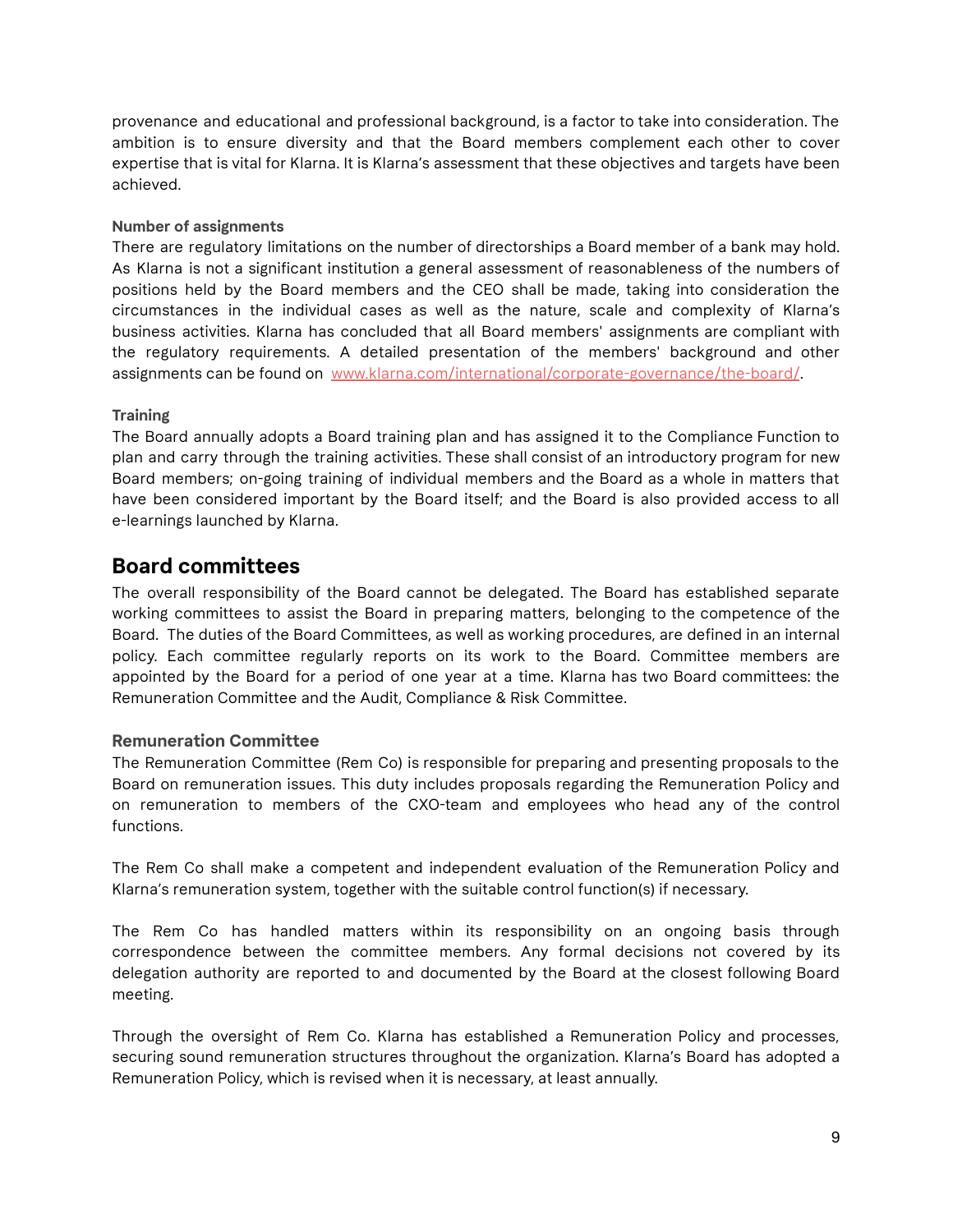#### **Members during 2021:**

Omid Kordestani (Chair) Michael Moritz Sarah Smith

#### **Audit, Compliance & Risk Committee**

The Audit, Compliance & Risk Committee (ACRC) is responsible for oversight and preparation of all matters related to audit (internal/external), compliance and risk as well as financial reporting and related internal control arrangements.

ACRC has had 8 meetings in 2021 and has provided regular updates to the Board on matters pertaining to its responsibilities. More information about the number of meetings and attendance can be found below.

#### **Members during 2021:**

Sarah Smith (Chair) Mikael Walther Lise Kaae

## **Meetings and attendance**

The table shows the number of meetings held in 2021 by the Board of Directors and its committees as well as the attendance of the individual Board members:

| <b>Year 2021</b>                     | <b>Board</b> | <b>Audit, Compliance and</b><br><b>Risk Committee</b> |
|--------------------------------------|--------------|-------------------------------------------------------|
| <b>Number of meetings</b>            | 7            | 8                                                     |
| (of which per capsulam)              | (0)          | (0)                                                   |
| <b>Meetings attended</b>             |              |                                                       |
| <b>Michael Moritz</b>                | 7            |                                                       |
| Sebastian Siemiatkowski <sup>2</sup> | 7            |                                                       |
| Sarah Smith                          | 7            | 8                                                     |
| Lise Kaae                            | 7            | 8                                                     |
| Mikael Walther                       | 7            | 8                                                     |
| Omid Kordestani                      |              |                                                       |

<sup>2</sup> CEO and Board member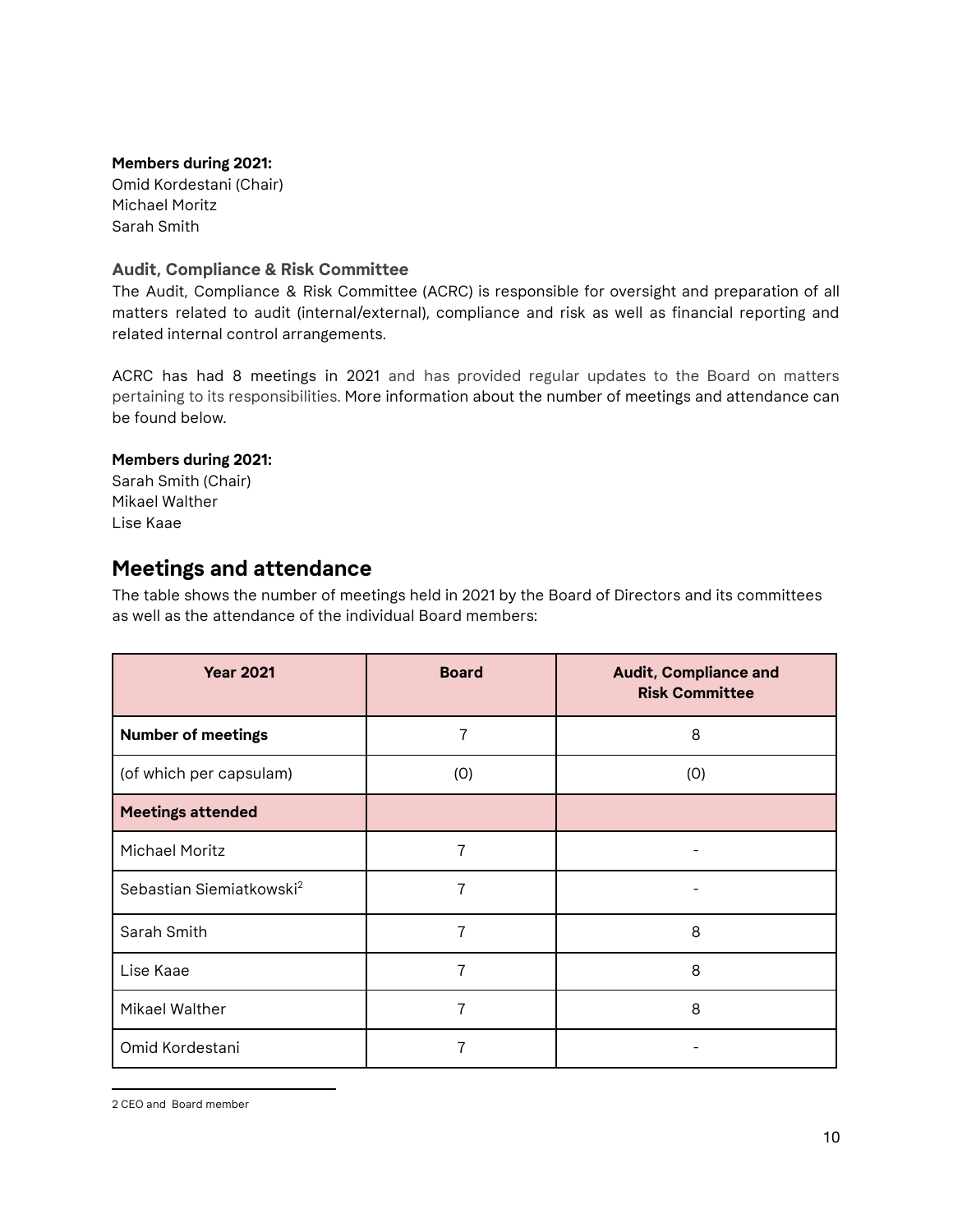| Roger W. Ferguson Jr. $3$ |  |
|---------------------------|--|
| Andrew Young <sup>4</sup> |  |

# **Chief Executive Officer**

Klarna's Chief Executive Officer (CEO) is responsible for the day-to-day management of the Group's activities in accordance with the external and internal frameworks. The CEO reports to the Board and submits at each board meeting a report on the performance of the business in relation to decisions made by the Board, among other things. The Board has adopted an instruction for the CEO's work and duties which also regulates the division of responsibilities and the interaction between the CEO and the Board.

The CEO appoints the heads of corporate functions (CXOs) and the heads of the control functions. The Chief Risk Officer and the Chief Compliance Officer appointment and replacement is also approved by the Board.

The CEO is Sebastian Siemiatkowski. If you want to know more about him you find more information on our website:

[www.klarna.com/international/corporate-governance/the-board/sebastian-siemiatkowski/.](https://www.klarna.com/international/corporate-governance/the-board/sebastian-siemiatkowski/)

# **CXO team**

The CEO works together with the CXOs in Klarna's Group Management Team. The CXOs are responsible for matters of common concern to several corporate functions, strategic issues, business plans, financial forecasts and reports.

The CXOs usually meet weekly or when the CEO convenes a meeting.

#### **The CXO Team consists of:**

Sebastian Siemiatkowski, CEO David Fock, Chief Product Officer Koen Köppen, Chief Technical Officer Niclas Neglén, Chief Financial Officer David Sandström, Chief Marketing Officer Luke Griffiths, Chief Commercial Officer Linda Höglund, Chief Operating Officer Camilla Giesecke, Chief Expansion Officer

#### **Management committees**

The CEO has, besides the CXO-team, four separate committees at his disposal for the purpose of managing the operations:

<sup>3</sup> Roger W. Ferguson Jr. was elected to the Board on 20 May, 2021

<sup>4</sup> Andrew Young resigned from the Board on 20 May, 2021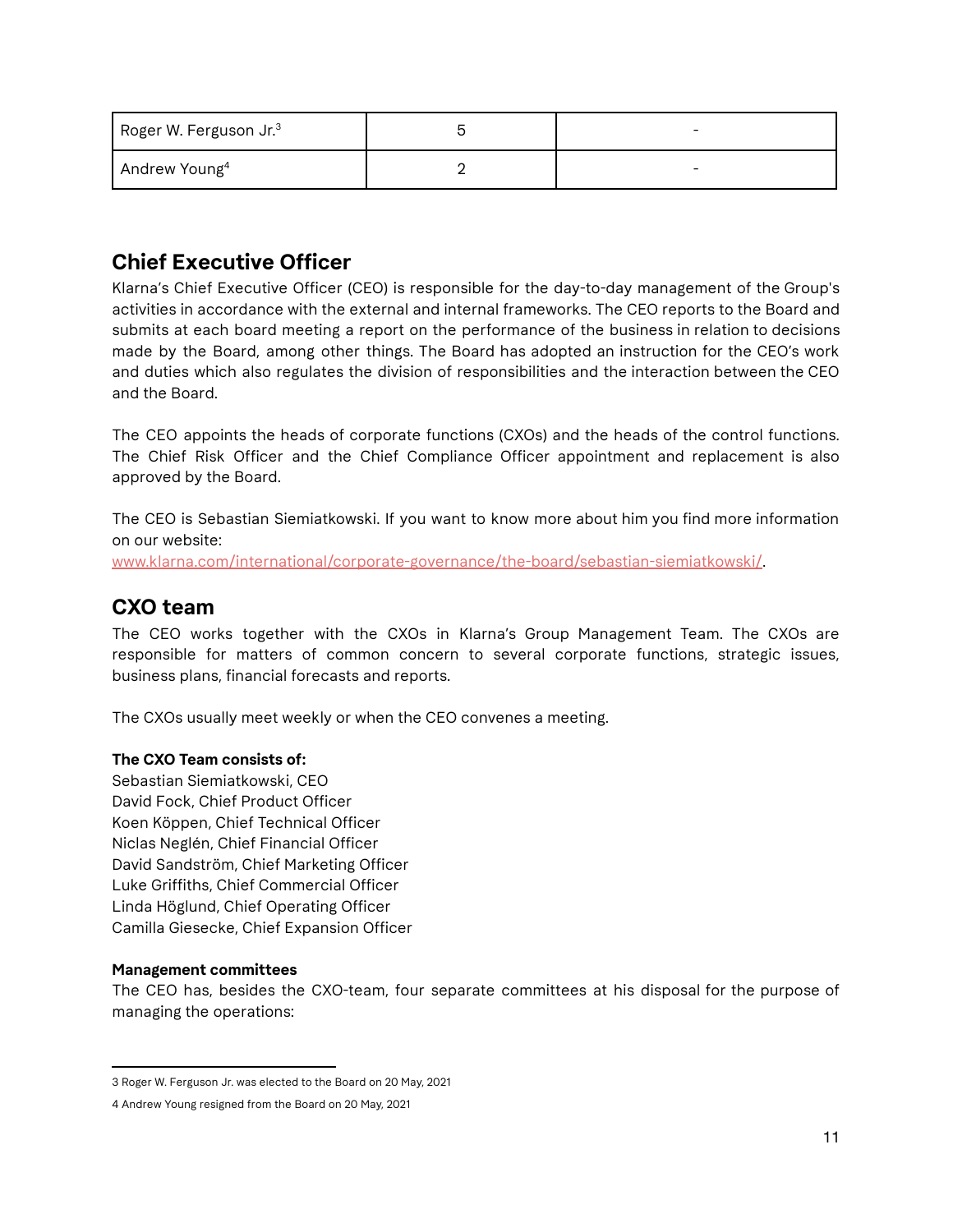**Executive Credit and Fraud Committee**, which is responsible for reviewing credit risk results and trends as well as steering the company's overall generation of credit risk.

**Capital and Liquidity Committee**, which is responsible for assessment and decision within the internal capital assessment process.

**Insider Committee**, which is responsible for providing the CEO with support on issues concerning Klarna's day-to-day handling of Inside Information.

**Audit Compliance and Operational Risk Committee**, is responsible for providing oversight and retaining executive responsibility for all Audit, Compliance and Operational Risk related matters.

# **Risk management, risk reporting and control functions**

Risk is defined as the possibility of a deviation from an expected outcome. Risk management is central in the Group's operating model and underpins all activities conducted throughout the organization. The purpose of risk management is to protect Klarna's long-term survival, manage volatility in the financial performance, promote operational resilience and excellence as well as enable informed decision-making.

The Group's risk management governance model imposes a risk-aware culture, combining 1st line ownership of risks with 2nd line independent challenge and oversight. Active dialogue across the three lines of defense is key to effective risk management in the Group. The risk strategy is a natural extension of the business model that focuses on identification, monitoring and mitigation of the material risks that Klarna are exposed to.

## **Risk Governance**

The Group operates a financial services industry standard three lines of defense model for risk management and control. The model allocates responsibilities of activities among teams or functions in three independent lines as outlined below



*The Group's Three lines of defense model*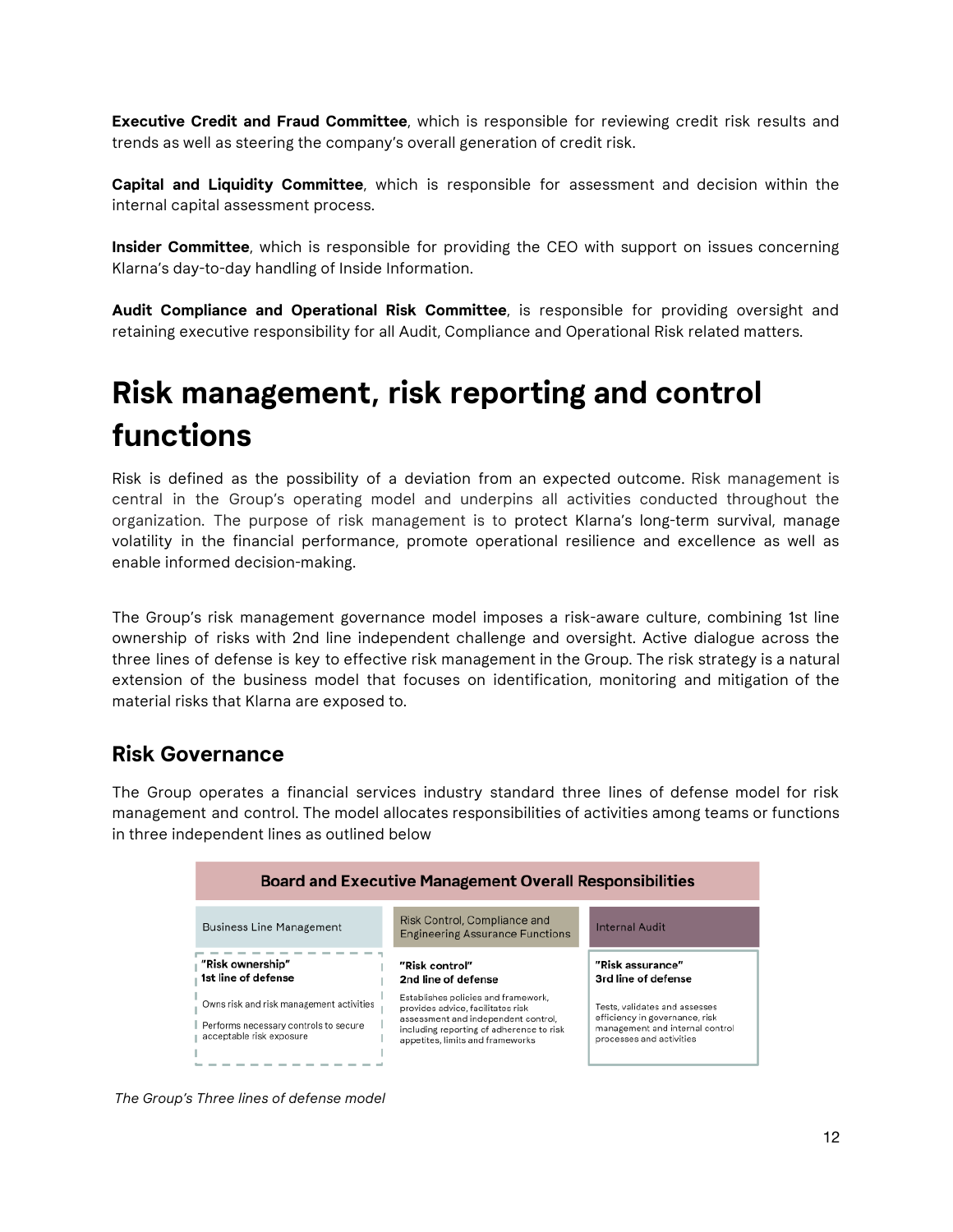The ultimate responsibility for risk management rests with the Board of Directors, which sets Klarna's risk strategy and principles and approves policies. It also oversees and promotes a sound risk culture involving an awareness and understanding of risk across the organization. The Board is supported by the Audit, Compliance and Risk Committee (ACRC) in performing these and related duties.

The Executive Management, consisting of the CEO and the executive team, is responsible for implementing the strategy and principles. It approves instructions based on policies. It is supported by the Audit, Compliance, and Operational Risk Committee (ACORC).

Business Line Management, consisting of Domain and Accountable Leads in the first line of defense, owns and manages risk within their area of responsibility. They approve routines based on instructions and policies that ensure that controls are performed.

The functions Risk Control, Compliance and Engineering Assurance, in the second line of defense, controls risk. More specifically, Risk Control establishes risk frameworks and provides independent advice, analysis and oversight, as well as conducts risk reporting and training for management and staff. Compliance makes sure Klarna adheres to external rules and regulations and reports on regulatory risks. Engineering Assurance is responsible for frameworks, oversight and reporting on Information and Communications Technology (ICT) and security risk management.

Internal Audit, in the third line of defense, provides risk assurance through independent periodic reviews of governance structures and control systems. This includes regular evaluation of Klarna's framework for risk management and a yearly review of the control functions in the second line of defense. Internal audit reports directly to the Board of directors.

# **Risk Strategy and Appetite**

The Group's risk strategy is set out by the Board and outlines the nature of risks that the business is exposed to, its willingness to take these risks and how they are managed. It is formed through Klarna's business plan, established by the executive team and approved by the Board, the Risk Policy, which forms the basis of the Group's risk management framework, the Credit Policy which sets out Klarna's credit strategy and the Group ICLAAP.

The risk appetite framework outlined in the Risk Policy reflects the Group's willingness to take and limit risk. The appetite is set by the Board and reviewed and updated regularly, at least on an annual basis. The annual review is linked to the annual planning process at Klarna, ensuring alignment of the business strategy, planned business activities and the Group's risk exposures.

The Group's risk appetite is defined in the Risk Policy and is supported by limits for specific risk areas. The Board and Management also issue written policies and instructions for managing all identified risks, which are complemented by detailed routine descriptions within the organization.

The monitoring of all defined limits for the Group's risks is reported at least quarterly to the Board by the Risk Control function. Any limit breaches are escalated in line with the defined escalation process.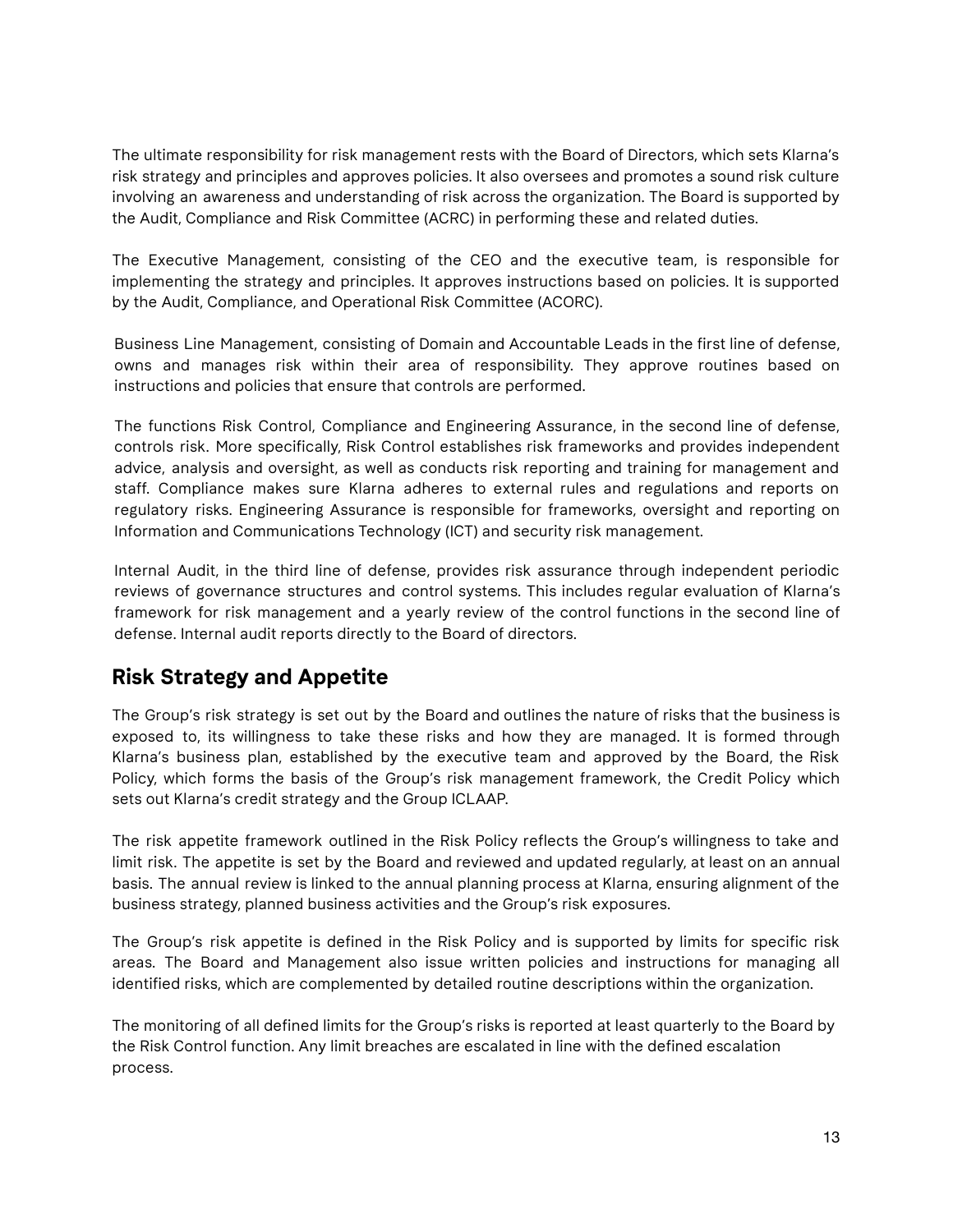# **Risk reporting**

In the Risk Policy the Board has established how and when it shall receive information about Klarna's risks and risk management. The periodic recurring risk reporting in Klarna is designed to provide reliable, current, complete and timely information to the recipients, reflecting the nature of different risk types as well as market developments. The Board, the ACRC, the CEO and the CXOs, as well as other functions that require such information, receive regular reports on the status of risks and risk management.

Klarna's Risk Control and Engineering Assurance functions shall each provide a risk report quarterly, which among other things include a comprehensive and objective presentation of the major risks Klarna faces as well as a follow-up of risk appetite and the level of risk management in order to enable the Board to ensure that Klarna's risk management and control is satisfactory. The Compliance Function shall also provide a report quarterly to the Board which among other things includes Klarna's compliance risks. Any breach of the appetite limits requiring immediate escalation according to the Risk Policy or the Credit Policy shall be reported directly to the CEO, ACRC and the Chairman of the Board or the CEO and the Board, depending on the defined escalation process.

# **Internal Control of Financial Reporting**

Klarna maintains a framework for operational risk management including a process for risk assessment and internal control. Operational risks are assessed at least yearly and controls are put in place to mitigate the risk exposure. These controls are then continuously performed during the year. A risk based testing is performed annually by Risk Control and Compliance. When material issues are identified in the risk assessment or in the control testing these are reported to management and the Board and mitigating actions are implemented. The internal control and risk management regarding financial reporting is integrated in the framework for operational risk management. The above framework is reviewed annually by the Internal Audit Function.

# **Risk Control**

Risk Control serves as the second line of defense, setting the principles and framework for Risk Management and performing independent follow-up. Risk Control shall also promote a sound risk management culture - and in this way enable business - by supporting and educating staff.

Risk Control is equivalent to the Risk Management Function as described in the EBA's guidelines on internal governance, excluding the areas of responsibility for Engineering Assurance as described in the Policy on ICT & Security Risk Management.

The Chief Risk Officer (head of Risk Control), who is appointed by the CEO after approval of the Board, provides reports on the risks on an ongoing basis to the CEO, CXOs, ACRC and the Board.

# **Compliance**

The Compliance team is independent from the business. The Board is ultimately responsible for the internal governance and control and has adopted a Compliance Policy which is updated and approved on an annual basis.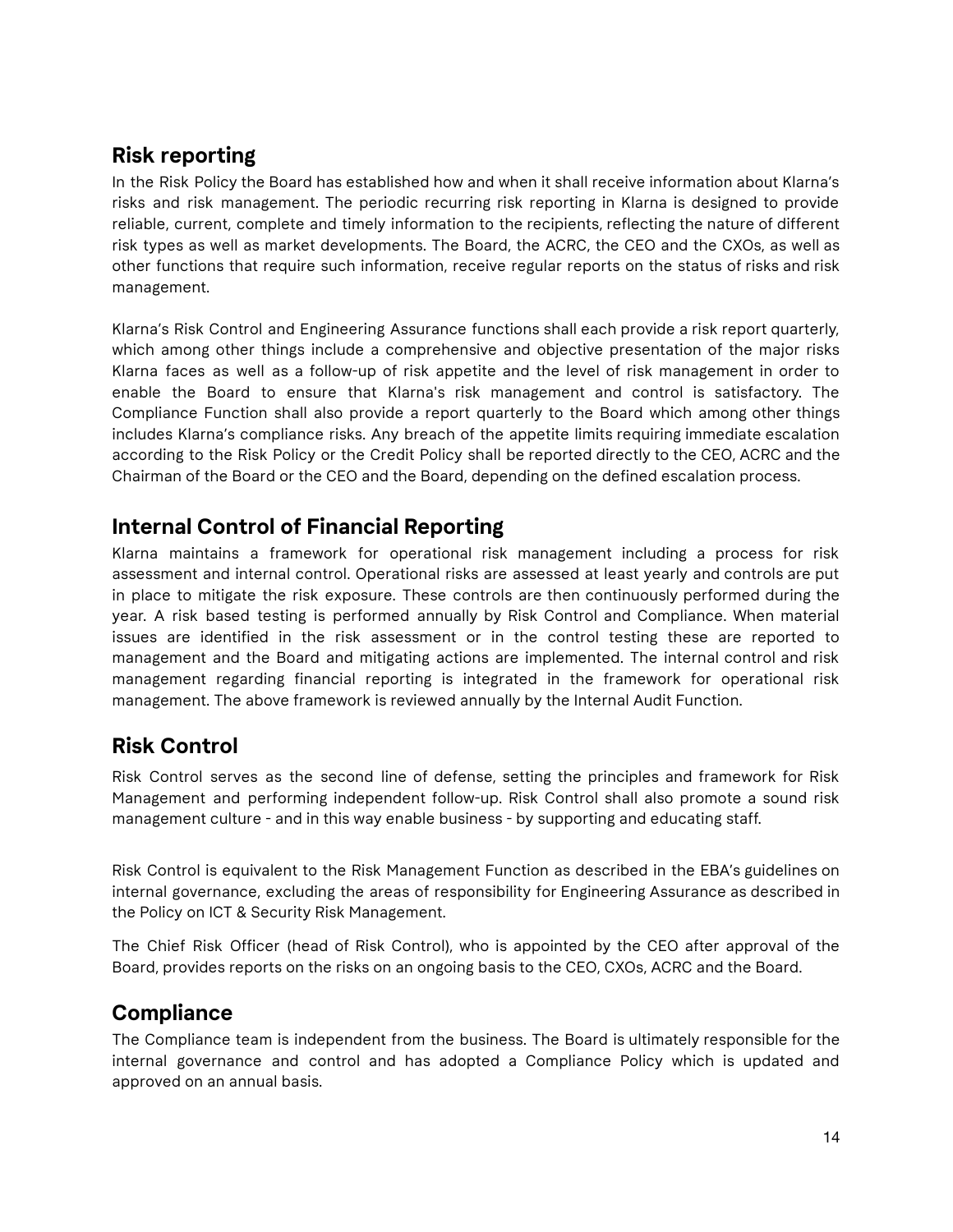The Compliance team is responsible for supporting the business and management in compliance matters and for assisting in identifying, for following-up and reporting on compliance risks, which refers to the risk of Klarna not complying with external and internal rules. Furthermore, Compliance is responsible for promoting a sound compliance culture across the business by helping to ensure quality, integrity and ethical practices within the business.

The Chief Compliance Officer, who is appointed by the CEO after approval of the Board, provides reports on an ongoing basis to the CEO, CXOs, ACRC and the Board regarding compliance risks and compliance matters.

# **Engineering Assurance**

The Engineering Assurance domain and the Chief Information Security Office (CISO) serve as a second line of defense, and are responsible for managing and overseeing the area of ICT (Information and Communication Technology) & Security risk as a control function. The independence and objectivity of a control function is ensured by maintaining appropriate segregation from the ICT operations processes it controls.

The Board has adopted a Policy on ICT & Security Risk Management. Engineering Assurance shall via the Chief Information Security Officer provide reports to the CEO and the Board.

# **Internal Audit**

Klarna's Internal Audit Function is independent from the business, directly reporting to the Board. The Board has adopted a Policy on Internal Audit.

The responsibility of Internal Audit is to provide reliable and objective assurance to the Board and the CEO regarding the effectiveness of controls, risk management and governance processes by performing independent periodic reviews of the governance structure and the system of internal controls.

The Board has decided to outsource Klarna's Internal Audit Function to an external party and has appointed Deloitte as Internal Auditor. The Risk Control Function is the internal coordinator for the internal audit activities.

The Internal Audit Function regularly provides reports to the Board and ACRC of the results of its audits, including identified risks and suggestions for improvements. Internal Audit also informs the CEO, the CXO-team and the relevant departments on internal audit matters. The Board annually establishes a plan for the internal audit work.

# **External Audit**

Klarna's external auditors are formally elected at the General Meeting on an annual basis in line with Swedish Company law. Ernst & Young AB were re-elected at the 2021 AGM as external auditor for the period up to the 2022 AGM.

The ACRC receives reports from the auditor, which include details of significant internal control matters that they have identified, and meets with the auditor on a regular basis.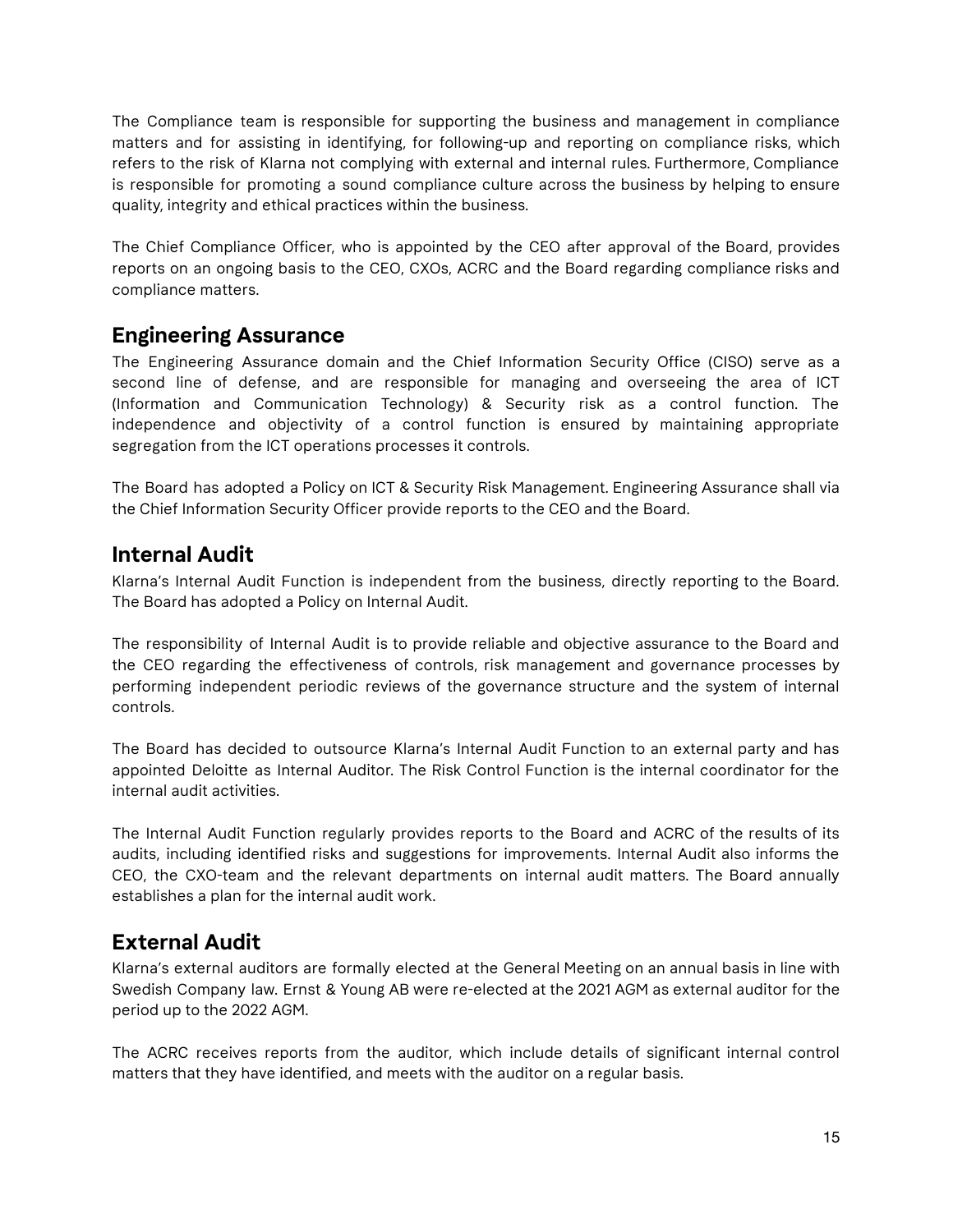The ACRC oversees appropriate procedures to maintain the independence of the external auditor, this includes Klarna's non-audit services policy which sets out those services that the auditor is permitted to provide and the requirements for pre-approval by ACRC in advance of provision of non-audit services.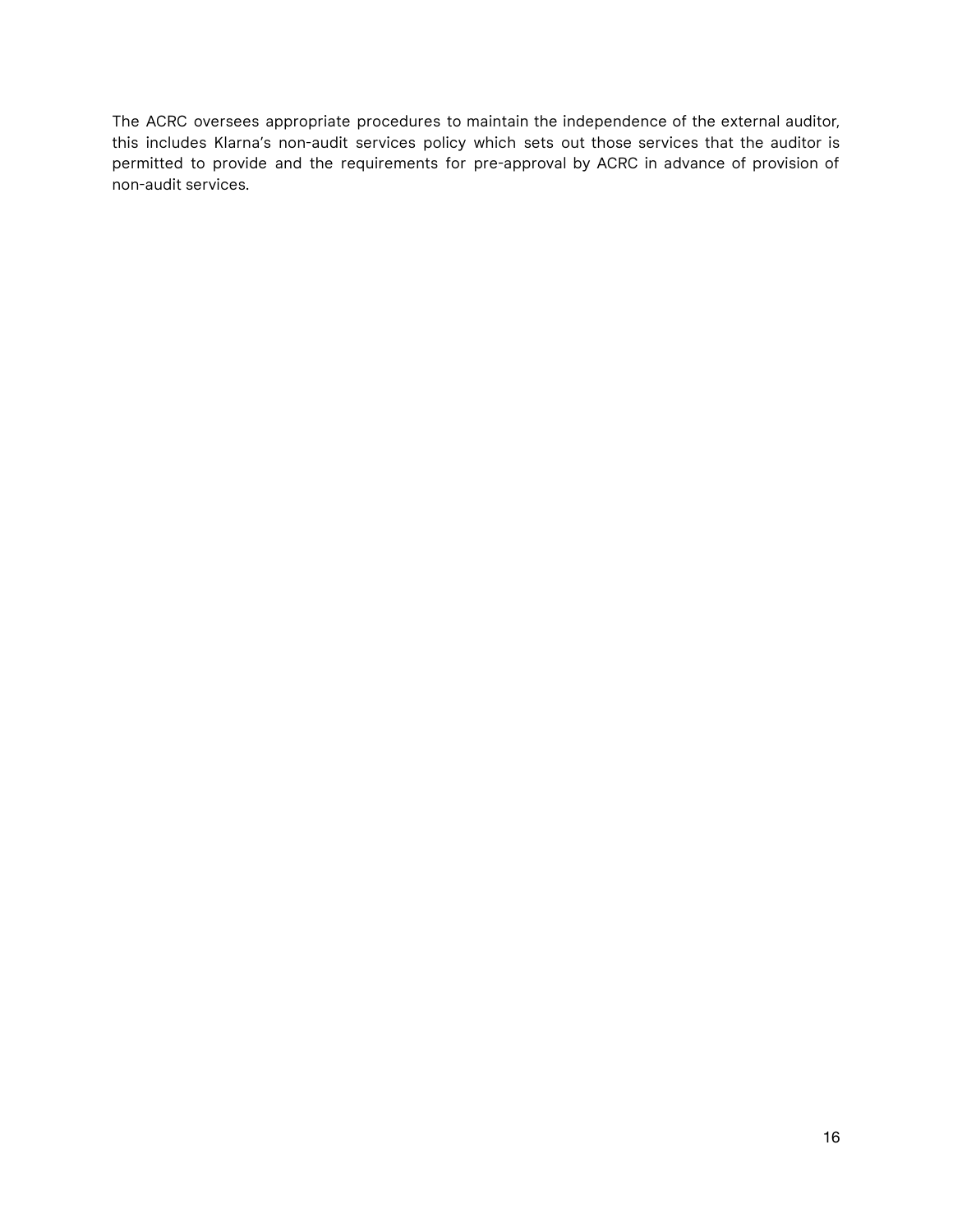# Klarna.

Klarna Bank AB (publ) Corporate registration no. 556737-0431 Sveavägen 46, SE-111 36 Stockholm Tel +46 8 120 120 00 [www.klarna.com](https://www.klarna.com/international/)